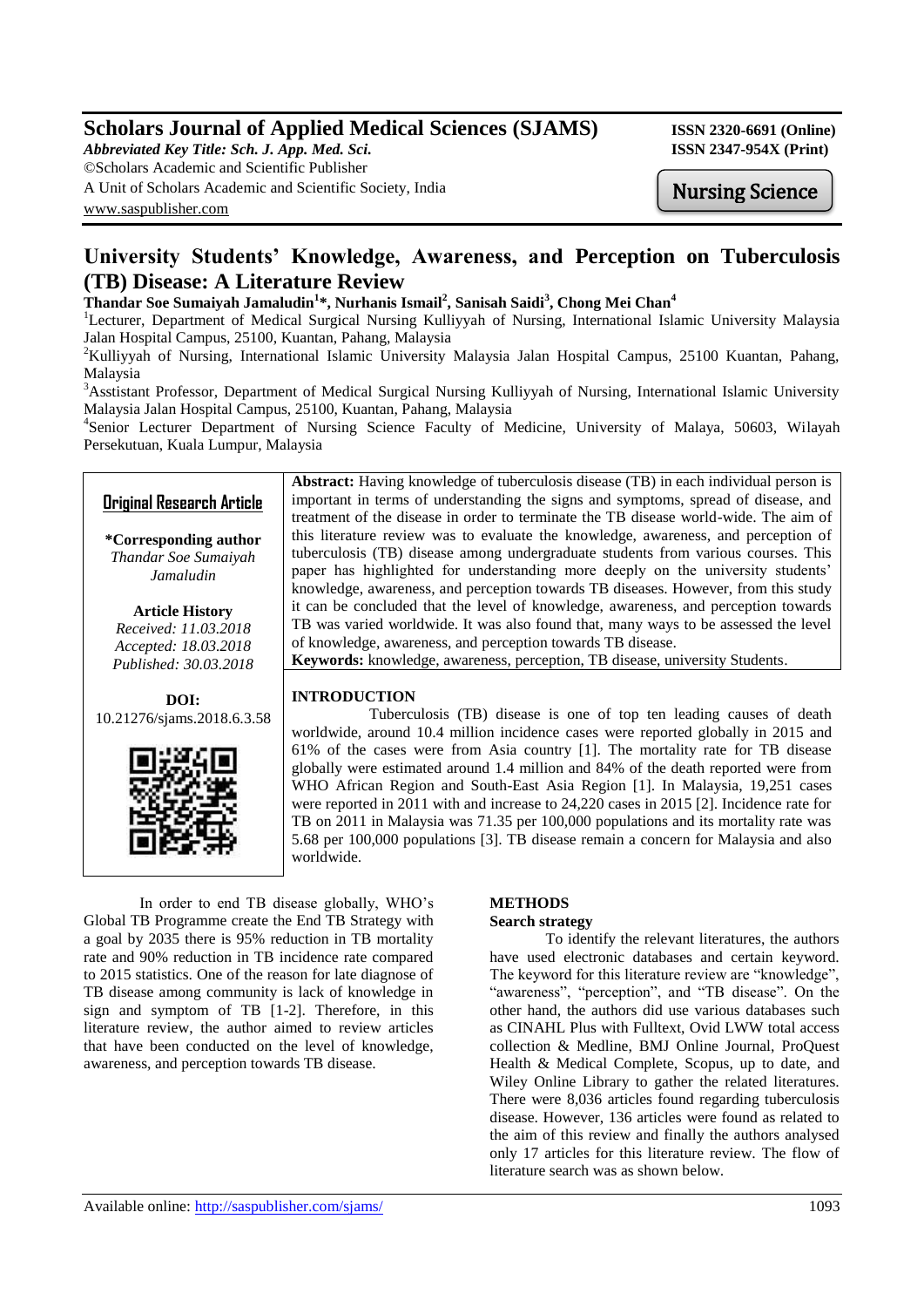

**Fig-1: Literature search flow**

#### **Inclusion and exclusion criteria**

Inclusion criteria for this review were; studies that has been done regarding knowledge, awareness, and perception of TB among undergraduate students, studies that been published from 2010 onwards, studies which was written in English language and studies that use human participants. Exclusion criteria for this review were; studies that been published before 2010 and studies that been published in a language other than English.

#### **Objective of literature review**

The objective of this review is to survey the level of knowledge, awareness and perception on TB among undergraduate students.

#### **FINDINGS**

Out of 17 articles, only 4 articles were talking about knowledge of TB among undergraduate students, two articles are about TB awareness among community, one article about awareness of TB among undergraduate and postgraduate students, one article mention about awareness of TB among undergraduate students, one article about knowledge and awareness of TB, one article about awareness and perception towards TB, and 6 articles were discussing on perception towards TB disease. Those 17 articles included in this review and their data extractions are presented in Table 1.

#### **Knowledge of Tuberculosis disease**

Many researches have been done in assessing knowledge of TB among students and community over the decades. In a study conducted in Ethiopia assessing knowledge of TB among community and the result shown that the community have poor knowledge towards TB [4]. Meanwhile in Italy, the researcher examined the level of knowledge of TB and control measures among undergraduate health care students [5].

The researchers compared between medical students and nursing students and they found that nursing students have poor knowledge of TB compared to medical students. However, overall they conclude that knowledge of TB is sufficient among health care students. Another study was done in Iran, and they also assessing knowledge of TB among medical students and the level of knowledge was also high [6]. However, the result was incongruent with other study, where they found that level of knowledge among medical students is poor [7]. On the other hand, a study conducted at Bangladesh in assessing knowledge of TB among nonmedical students and the result was the same; however, the researchers use socioeconomic and demographic factors to find association on level of knowledge of TB [8]. The result showed poor knowledge of TB among students from urban areas and joint family, whereas higher knowledge of TB among student whose parents were highly educated. There was a study done in Malaysia found that poor level of knowledge of TB among students. Nevertheless, further study in this area need to be done to assess the knowledge of TB among undergraduate students.

### **Awareness of Tuberculosis disease**

In Sudan, a case control study was done to assess awareness of TB among community and they found that both case and control participants (98%) had heard about TB disease and only two-third of both groups, TB cases (21.9%) and controls (16.7%) had good awareness on TB. Then, the researchers come to a conclusion that there was no significant difference between both groups regarding level of TB awareness which was they had good level of awareness if TB [9]. The result was the same with a study conducted in Iran regards to the level of awareness of TB and found that there were good result with mean score of 30.95 [10]. Besides, they also found that there was no significant difference between gender and level of awareness of TB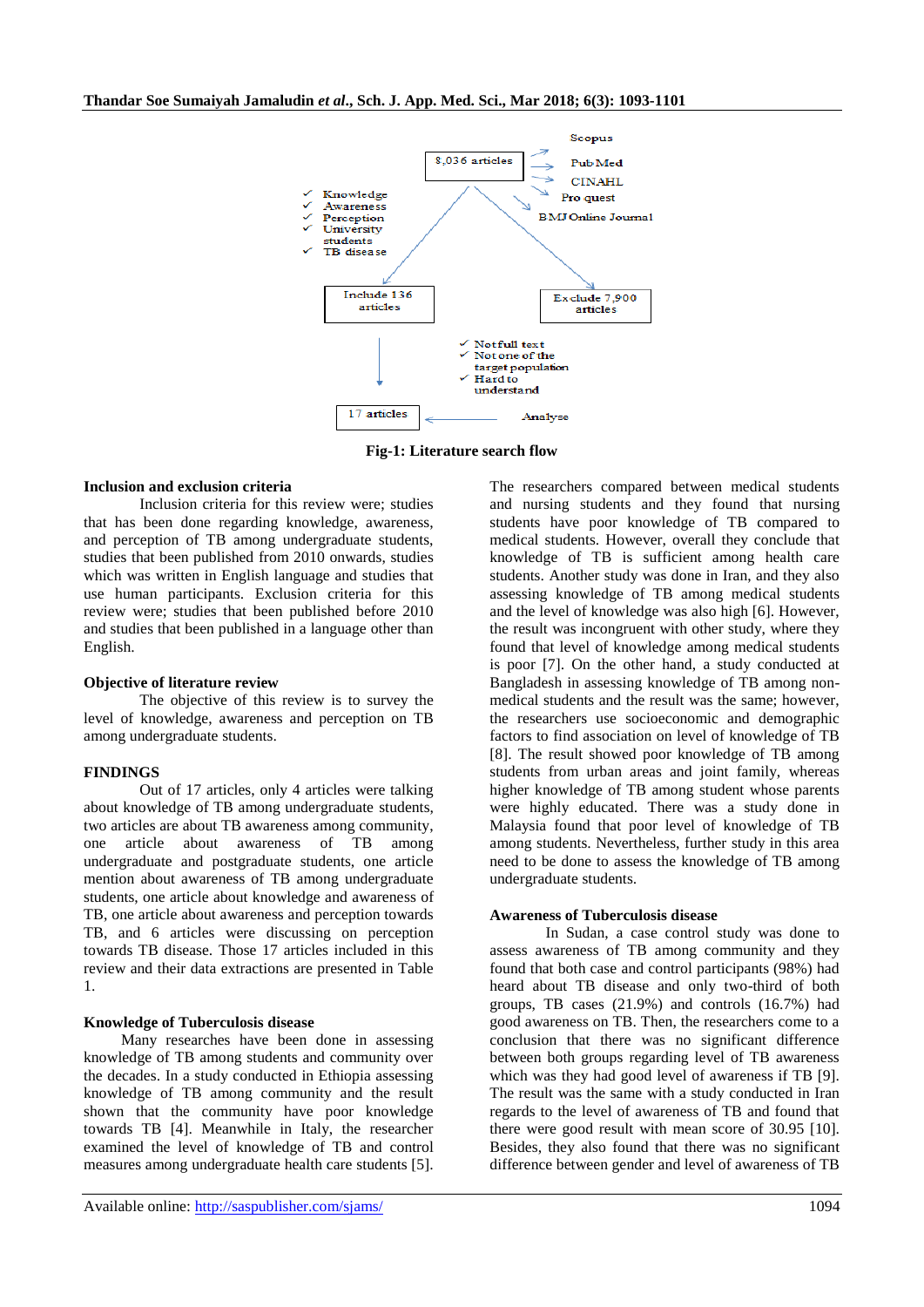but there was significant difference between level of education and level of awareness of TB. Both study been conducted within the community and the result was good level of awareness of TB, however the results were not incongruent with a study done in Saudi Arabia, assessing level of TB awareness among students and they compare the level of awareness among three different courses which were Health, Scientific, and Humanitarian [11]. The result was students in Health course (46.7%) have the highest level of awareness of TB but they conclude overall level of TB awareness among student was poor. In India, a study was conducted to assess level of awareness of TB among undergraduate and postgraduate students, and the researchers found that postgraduate students (61.01%) had higher awareness of TB compare to undergraduate student (52.58%) [12]. On the other hand, there were two studies done in assessing level of TB awareness among students in Malaysia and both studies found that the level of awareness is poor [13,14].

## **Perception towards Tuberculosis disease**

One of the factors that delay in diagnosing TB disease or health seeking among TB patient was stigma towards them [15-16]. A study conducted in Southwest Ethiopia assessing stigma among community found that majority of community (51.2%) having stigma towards TB patient [17]. In Ethiopia, a qualitative study was conducted to explore the cause of stigma towards TB disease; the researcher found two main causes of stigma which were fear of infection and inappropriate health education messages by media regarding TB disease [16]. In another qualitative study, the researchers found that other causes of stigma towards TB disease, which were shame, social isolation, and God's punishment [18]. Apart from that, a mixed method study conducted in Zambia found that low knowledge of TB leads to misconception of TB disease and eventually lead to stigma towards TB patient [19]. However this result is incongruent with a quantitative study done in Indonesia, they found that even though 88.7% of respondent having good level of knowledge of TB but 45.9% of the respondent perceive TB as humiliating disease and 23.1% of the respondent would likely shun a TB patient [20]. Meanwhile, a study in Malaysia assessing stigma among students found that majority of students not sure whether they have stigma towards TB patient [13]. Therefore, further study in assessing perception towards TB disease need to be done.

| No. | Title          | Author/     | Type/         | Sample size | Instrument        | Findings                      |
|-----|----------------|-------------|---------------|-------------|-------------------|-------------------------------|
|     |                | Publication | Method        | and sample  |                   |                               |
|     |                | Year        |               | method      |                   |                               |
| 1.  | Knowledge,     | Abebe et    | Quantitative, | n: 395 TB   | Questionnaire.    | Stigma towards TB disease     |
|     | health seeking | al., [17]   | cross-        | suspects    |                   | Mean stigma for study         |
|     | behaviour and  |             | sectional     |             | It contains       | population was 23.82.         |
|     | perceived      |             | study         | Sample      | question about    | Around 190 (48.8%) had low    |
|     | stigma         |             |               | method:     | sociodemograph    | stigma and $199(51.2%)$       |
|     | towards        |             |               | Cluster     | ic                | reported high stigma towards  |
|     | tuberculosis   |             |               | sampling    | characteristics,  | TB.                           |
|     | among          |             |               |             | knowledge         |                               |
|     | tuberculosis   |             |               |             | about TB, health  | Stigma not associated with    |
|     | suspects in a  |             |               |             | care seeking      | gender, knowledge about       |
|     | rural          |             |               |             | behaviour and     | cause and treatment of TB,    |
|     | community in   |             |               |             | stigma towards    | literacy status, religion,    |
|     | Southwest      |             |               |             | TB.               | marital status, age, previous |
|     | Ethiopia.      |             |               |             |                   | anti-TB treatment and         |
|     |                |             |               |             |                   | previous exposure to a TB     |
|     |                |             |               |             |                   | patient.                      |
| 2.  | Tuberculosis   | Mokhtar,    | Quantitative, | n:400       | Questionnaire.    | Knowledge regarding TB        |
|     | in Malaysia: A | Rahman,     | cross-        | students    |                   | disease                       |
|     | study on the   | Shariff,    | sectional     |             | It was divided    | 80.3% of the respondent       |
|     | level of       | Asna, $&$   | study         | Sample      | into four part:   | know about TB disease,        |
|     | societal       | Mohd, [13]  |               | method:     | - Part A (profile | however, 326 out of 400       |
|     | awareness and  |             |               | Simple      | of respondent)    | students answers the          |
|     | stigma         |             |               | random      | - Part B          | questions wrongly. The        |
|     |                |             |               | sampling    | (awareness of     | researchers conclude that     |
|     |                |             |               |             | TB disease)       | majority of respondent who    |
|     |                |             |               |             | - Part C (stigma  | claimed they know about TB    |
|     |                |             |               |             | towards TB        | disease have inaccurate       |
|     |                |             |               |             | patients)         | understanding regarding TB    |
|     |                |             |               |             | - Part D          | disease. Therefore,           |
|     |                |             |               |             | (strategy to      | knowledge on TB disease is    |

**Table-1: Summary of included article in chronological**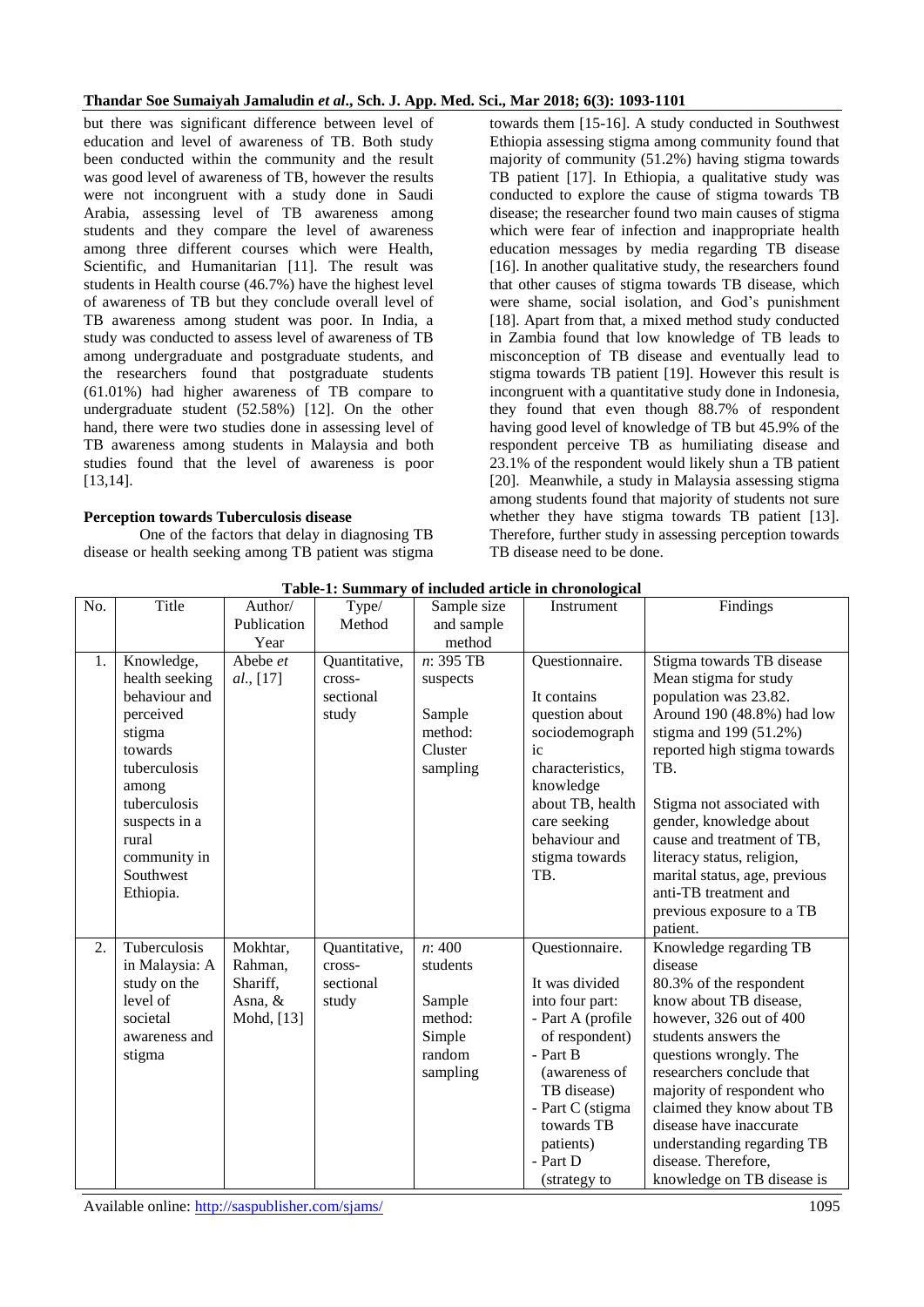|    |                                                                                                                                                                                                          |                                                       |                                               |                                                                                                                                           | improve TB<br>awareness)                                                                                                                                                                   | poor among students.<br>Awareness towards TB<br>disease<br>Level of awareness regarding<br>TB disease is still poor even<br>though the respondents claim<br>they are aware about the<br>disease.<br>Stigma towards TB patient<br>Majority of respondents were<br>not sure whether they have<br>stigma towards TB patient or<br>not, however the researchers<br>found that, respondents who<br>have positive outlook towards<br>TB patients were lower<br>compared to negative outlook<br>towards TB patient |
|----|----------------------------------------------------------------------------------------------------------------------------------------------------------------------------------------------------------|-------------------------------------------------------|-----------------------------------------------|-------------------------------------------------------------------------------------------------------------------------------------------|--------------------------------------------------------------------------------------------------------------------------------------------------------------------------------------------|-------------------------------------------------------------------------------------------------------------------------------------------------------------------------------------------------------------------------------------------------------------------------------------------------------------------------------------------------------------------------------------------------------------------------------------------------------------------------------------------------------------|
| 3. | Assessment of<br>college<br>student's<br>awareness<br>about<br>tuberculosis in<br>Ahmednagar                                                                                                             | Kadam,<br>Shaikh,<br>Bhati,<br>Singh, &<br>Dhakne [3] | Quantitative,<br>cross-<br>sectional<br>study | n: 540<br>students<br>Sample<br>method:<br>Simple<br>random<br>sampling                                                                   | Questionnaire.<br>It contains 15<br>questions<br>regarding<br>knowledge and<br>awareness about<br>TB.                                                                                      | Awareness towards TB<br>disease<br>52.58% undergraduate (UG)<br>students and 61.01%<br>postgraduate (PG) students<br>respond correctly the<br>questionnaire. PG students<br>exhibit more knowledge<br>about TB than UG students.<br>PG students have high<br>awareness about TB than UG<br>students.                                                                                                                                                                                                        |
| 4. | Perceptions of<br>tuberculosis<br>among<br>immigrants<br>and refugees<br>at an adult<br>education<br>centre: A<br>community-<br>based<br>participatory<br>research<br>approach                           | Wieland et<br>al.[18]                                 | Qualitative,<br>phenomenol<br>ogical study    | n: 83<br>participants<br>Sample<br>method:<br>Snowball<br>sampling                                                                        | Focus group<br>discussion.<br>A structured<br>focus group<br>questions design<br>to know<br>learners'<br>perceptions of<br>TB and<br>perceived<br>barriers to<br>testing and<br>treatment. | Perceptions towards TB<br>disease<br>Negative feelings and<br>perceptions towards TB were<br>fear, secrecy and shame,<br>isolation, and God's<br>punishment.                                                                                                                                                                                                                                                                                                                                                |
| 5. | Assessment of<br>patients'<br>knowledge,<br>attitude, and<br>practice<br>regarding<br>pulmonary<br>tuberculosis in<br>Eastern<br>Amhara<br>Regional<br>State,<br>Ethiopia: A<br>cross-sectional<br>study | Esmael et<br><i>al.</i> [4]                           | Quantitative,<br>cross-<br>sectional<br>study | n: 422<br>respondents<br>$(230$ smear-<br>positive and<br>192 smear-<br>negative TB)<br>Sample<br>method:<br>Simple<br>random<br>sampling | Questionnaire.<br>It consists of<br>socio-<br>demographic<br>characteristics,<br>knowledge,<br>attitudes, and<br>health-seeking<br>practice towards<br>TB.                                 | Knowledge regarding TB<br>disease<br>Majority of respondents had<br>several misconceptions in TB<br>disease, therefore, the<br>researchers conclude that the<br>level of knowledge among<br>community is still poor.                                                                                                                                                                                                                                                                                        |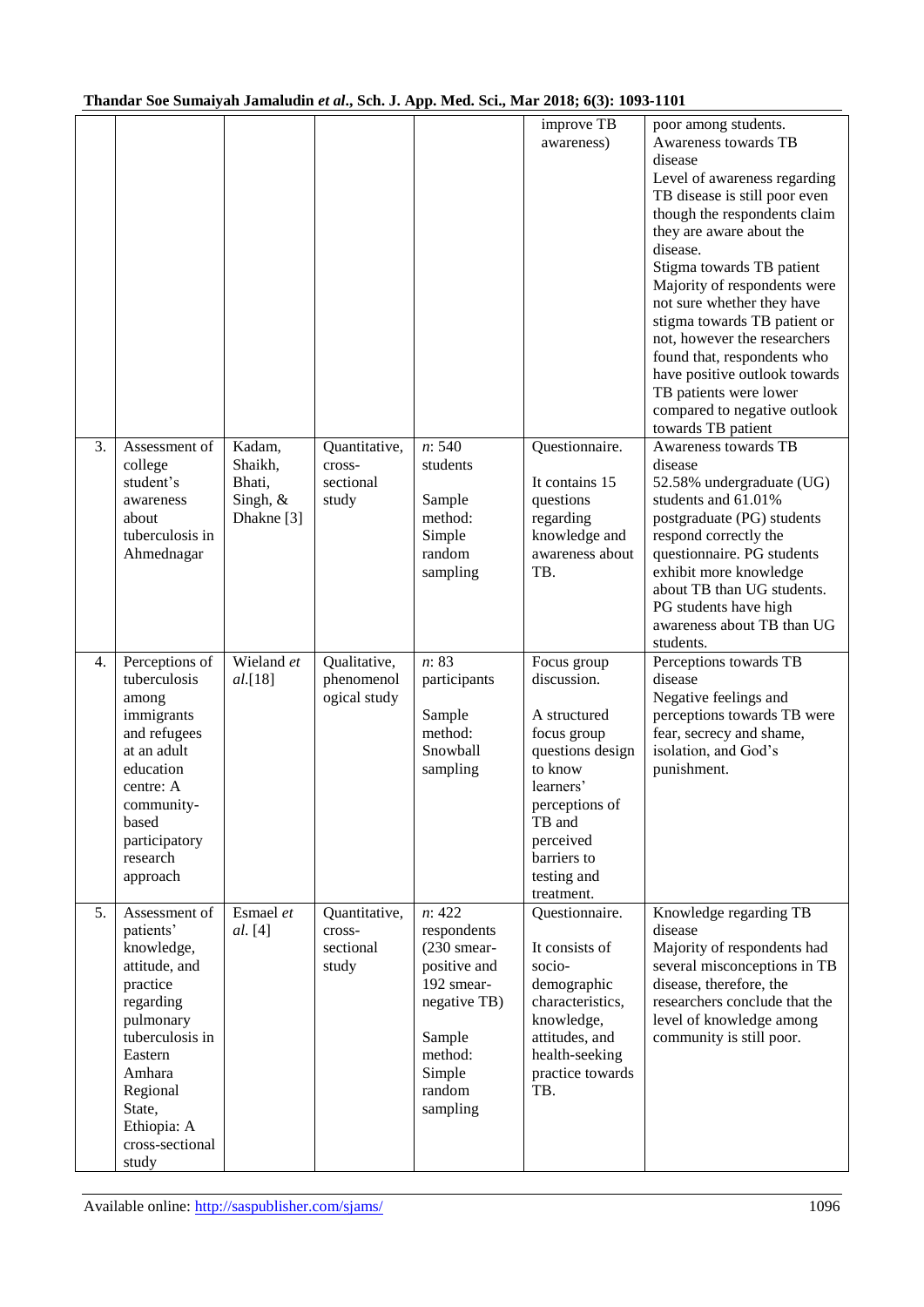|  | Thandar Soe Sumaiyah Jamaludin et al., Sch. J. App. Med. Sci., Mar 2018; 6(3): 1093-1101 |  |
|--|------------------------------------------------------------------------------------------|--|
|--|------------------------------------------------------------------------------------------|--|

| 6. | A survey of<br>TB knowledge<br>among<br>medical<br>students in<br>Southwest<br>China: is the<br>information<br>reaching the<br>target?                  | Zhao,<br>Ehiri, Li,<br>Luo, & Li<br>$[7]$                                                  | Quantitative,<br>cross-<br>sectional<br>study | n: 1486<br>medical<br>students<br>Sample<br>method:<br>Simple<br>random<br>sampling                | Questionnaire.<br>Self-<br>administered<br>questionnaire<br>assessing<br>knowledge<br>about TB signs<br>and symptoms,<br>transmission,<br>management,<br>and control.                                                                                 | Knowledge regarding TB<br>disease<br>Less than 10% answer<br>correctly on signs and<br>symptoms of TB, 88% of<br>women respondent and third-<br>year students (86.1%) knew<br>about TB transmission, 80%<br>students knew TB can be<br>cured, and only 30% of<br>students know about the<br>duration of TB disease. The<br>researchers generally<br>conclude that medical<br>students have poor<br>knowledge of TB. |
|----|---------------------------------------------------------------------------------------------------------------------------------------------------------|--------------------------------------------------------------------------------------------|-----------------------------------------------|----------------------------------------------------------------------------------------------------|-------------------------------------------------------------------------------------------------------------------------------------------------------------------------------------------------------------------------------------------------------|---------------------------------------------------------------------------------------------------------------------------------------------------------------------------------------------------------------------------------------------------------------------------------------------------------------------------------------------------------------------------------------------------------------------|
| 7. | Assessment of<br>knowledge,<br>attitudes and<br>practices<br>regarding<br>tuberculosis<br>among final<br>year students<br>in Yazd.<br>central Iran      | Behnaz,<br>Mohamma<br>dzade,<br>Mousavi-e-<br>roknabadi,<br>$\&$<br>Mohamma<br>dzadeh, [6] | Quantitative,<br>cross-<br>sectional<br>study | $n: 140$ final-<br>year medical<br>students<br>Sample<br>method:<br>Simple<br>random<br>sampling   | Questionnaire.<br>It consists of<br>demographic<br>information,<br>questions about<br>knowledge and<br>items about<br>attitudes and<br>practices.                                                                                                     | Knowledge regarding TB<br>disease<br>In this study, the researchers<br>found that level of knowledge<br>about TB disease among<br>final-year medical students<br>are from moderate to high.<br>Meanwhile, the researcher<br>concludes that general<br>knowledge on TB disease<br>among final-year medical<br>students (64.8%) was high.                                                                             |
| 8. | Knowledge<br>about<br>tuberculosis<br>among<br>undergraduate<br>health care<br>students in 15<br>Italian<br>universities: A<br>cross-sectional<br>study | Montagna<br><i>et al.</i> [5]                                                              | Quantitative,<br>cross-<br>sectional<br>study | n: 2220<br>nursing and<br>medical<br>students<br>Sample<br>method:<br>Simple<br>random<br>sampling | Questionnaire.<br>It consists of 3<br>sections which<br>are questions<br>regarding socio-<br>demographic<br>characteristics,<br>general<br>knowledge of<br>TB disease, and<br>personal<br>experiences and<br>practices related<br>to TB.              | Knowledge regarding TB<br>disease<br>The researchers compared the<br>knowledge about TB disease<br>between nursing students and<br>medical students. The result<br>was medical students have<br>better understanding about<br>TB compared to nursing<br>students. However, the<br>researchers concluded that<br>knowledge about TB among<br>health care students (>60%)<br>was sufficient.                          |
| 9. | The social<br>determinants<br>of knowledge<br>and perception<br>on pulmonary<br>tuberculosis<br>among<br>females in<br>Jakarta,<br>Indonesia            | Ahmad,<br>Pakasi, &<br>Mansyur,<br>$[20]$                                                  | Quantitative,<br>cross-<br>sectional<br>study | n: 2,323<br>female<br>respondents<br>Sample<br>method:<br>Simple<br>random<br>sampling             | Questionnaire.<br>It consists of<br>socio-<br>demographic<br>data (sex, age,<br>education level,<br>family incomes,<br>residence status,<br>having health<br>saving and<br>having health<br>insurance), TB<br>knowledge and<br>perception about<br>TB | Stigma towards TB patient<br>Stigma is due to<br>misinformation of TB disease<br>such as transmission of<br>spread or cause of TB<br>disease.<br>Good level of knowledge<br>cannot be associated with<br>proper perception of TB. The<br>researchers found that 88.7%<br>of respondents having good<br>level of knowledge about TB,<br>however, 45.9% of<br>respondent perceive TB as a<br>humiliating disease and  |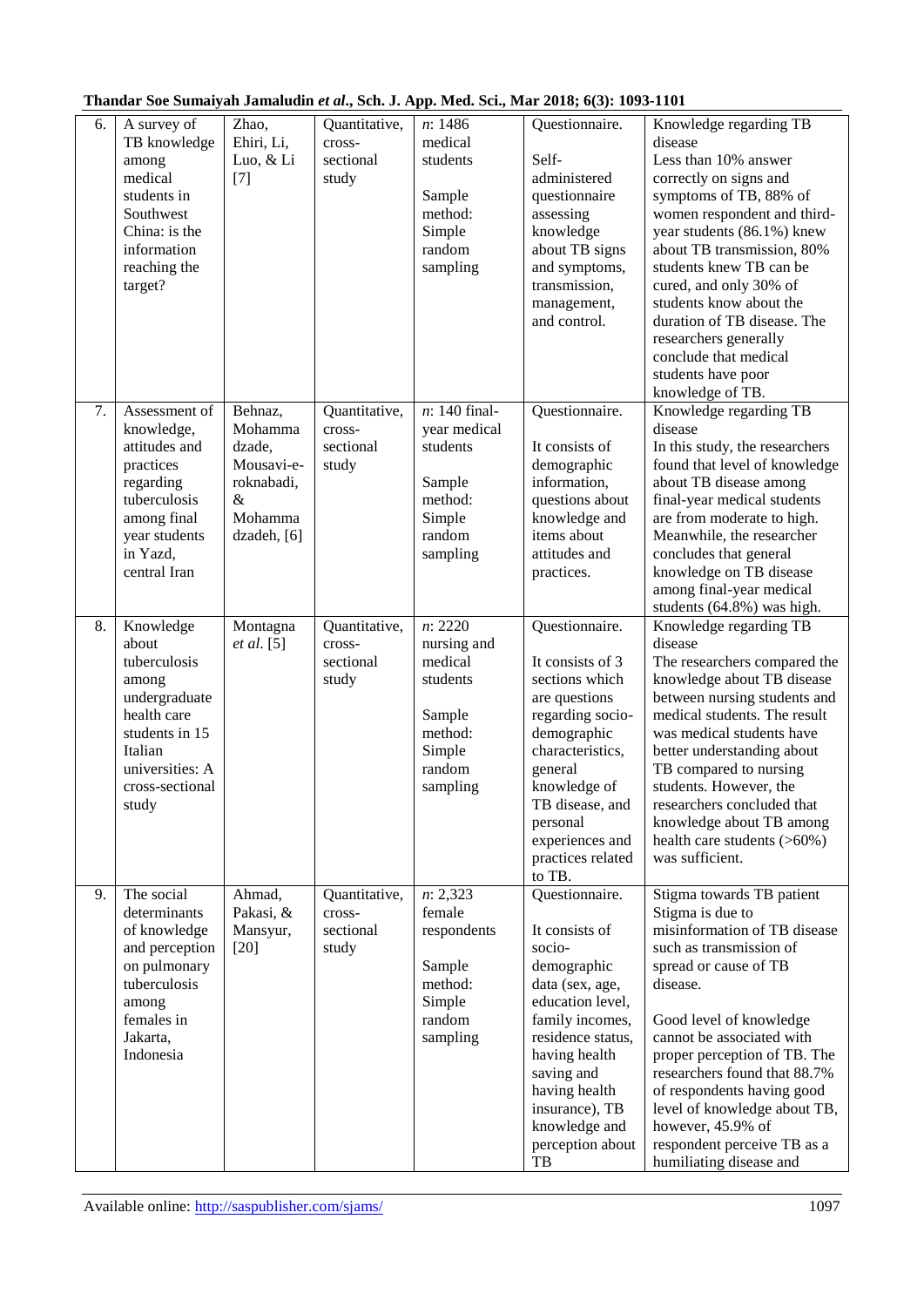|     |                                                                                                                                           |                                                          |                                               |                                                                                                                                         |                                                                                                                                                                                                                                                                                                                | 23.1% will shun a TB patient.                                                                                                                                                                                                                                                                                                                                                |
|-----|-------------------------------------------------------------------------------------------------------------------------------------------|----------------------------------------------------------|-----------------------------------------------|-----------------------------------------------------------------------------------------------------------------------------------------|----------------------------------------------------------------------------------------------------------------------------------------------------------------------------------------------------------------------------------------------------------------------------------------------------------------|------------------------------------------------------------------------------------------------------------------------------------------------------------------------------------------------------------------------------------------------------------------------------------------------------------------------------------------------------------------------------|
| 10. | Tuberculosis<br>awareness in<br>Gezira, Sudan:<br>Knowledge,<br>attitude and<br>practice case-<br>control study                           | Suleiman,<br>Sahal,<br>Sodemann,<br>Elsony, &<br>Aro [9] | Quantitative,<br>case-control<br>study        | $n: 425$ TB<br>cases, 850<br>controls<br>Sample<br>method:<br>Simple<br>random<br>sampling                                              | Questionnaire.<br>It consists of<br>sociodemograph<br>ic data (age, sex,<br>residence,<br>occupation,<br>level of<br>education), and<br>level of TB<br>awareness of<br>respondent<br>(measured using<br>a standard<br>modified WHO<br>TB instrument<br>for knowledge,<br>attitude, and<br>practice<br>surveys) | Awareness towards TB<br>disease<br>98% of both groups cases and<br>controls have heard about TB<br>disease. Only two-third of<br>both groups cases (21.9%)<br>and controls (16.7%) had<br>good level of awareness<br>towards TB disease. No<br>significant different between<br>cases and controls regarding<br>their level of awareness about<br>TB disease.                |
| 11. | Tuberculosis-<br>related<br>awareness<br>among people<br>living in rural<br>areas of<br>Gorgan<br>District: A<br>cross-sectional<br>study | Ghaffari,<br>Moradi, &<br>Mehrabi<br>$[10]$              | Quantitative,<br>cross-<br>sectional<br>study | n: 672<br>respondents<br>Sample<br>method:<br>Cluster<br>sampling                                                                       | Questionnaire.<br>It consists of<br>demographic<br>information and<br>awareness<br>assessment<br>questions.                                                                                                                                                                                                    | Awareness towards TB<br>disease<br>High level of awareness<br>among population with mean<br>score 30.95. The researchers<br>found there is no association<br>between gender and level of<br>TB awareness but there was<br>an association between level<br>of TB awareness and level of<br>education.                                                                         |
| 12. | Tuberculosis:<br>Awareness<br>among<br>students in a<br>Saudi<br>University                                                               | Alsalem et<br>al., [11]                                  | Quantitative,<br>cross-<br>sectional<br>study | n: 499<br>students<br>Sample<br>method:<br>Stratification<br>sampling                                                                   | Questionnaire.<br>It contains three<br>parts:<br>demographic<br>data of<br>respondents,<br>knowledge<br>regarding TB,<br>and attitude<br>towards TB.                                                                                                                                                           | Awareness towards TB<br>disease<br>The researchers compare<br>between three courses in the<br>university, health,<br>humanitarian, and science.<br>The result was, health<br>students (46.7%) have<br>highest level of awareness on<br>TB disease compare to<br>others. However, the<br>researchers conclude that, the<br>level of awareness on TB<br>disease is still poor. |
| 13. | Assessing<br>consequences<br>of stigma for<br>tuberculosis<br>patients in<br>Urban Zambia                                                 | Cremers et<br>al., [19]                                  | Mixed<br>method                               | $n: 300$ TB<br>patients<br>For in-depth<br>interview $(n)$ :<br>30 TB<br>patients)<br>Sample<br>method:<br>Simple<br>random<br>sampling | Questionnaire<br>and focus group<br>discussions                                                                                                                                                                                                                                                                | Stigma towards TB disease<br>Through in-depth interview,<br>the researchers found that all<br>respondents repeatedly<br>mention low knowledge of<br>TB leads to misconception of<br>TB and eventually leads to<br>stigma towards TB patient.                                                                                                                                 |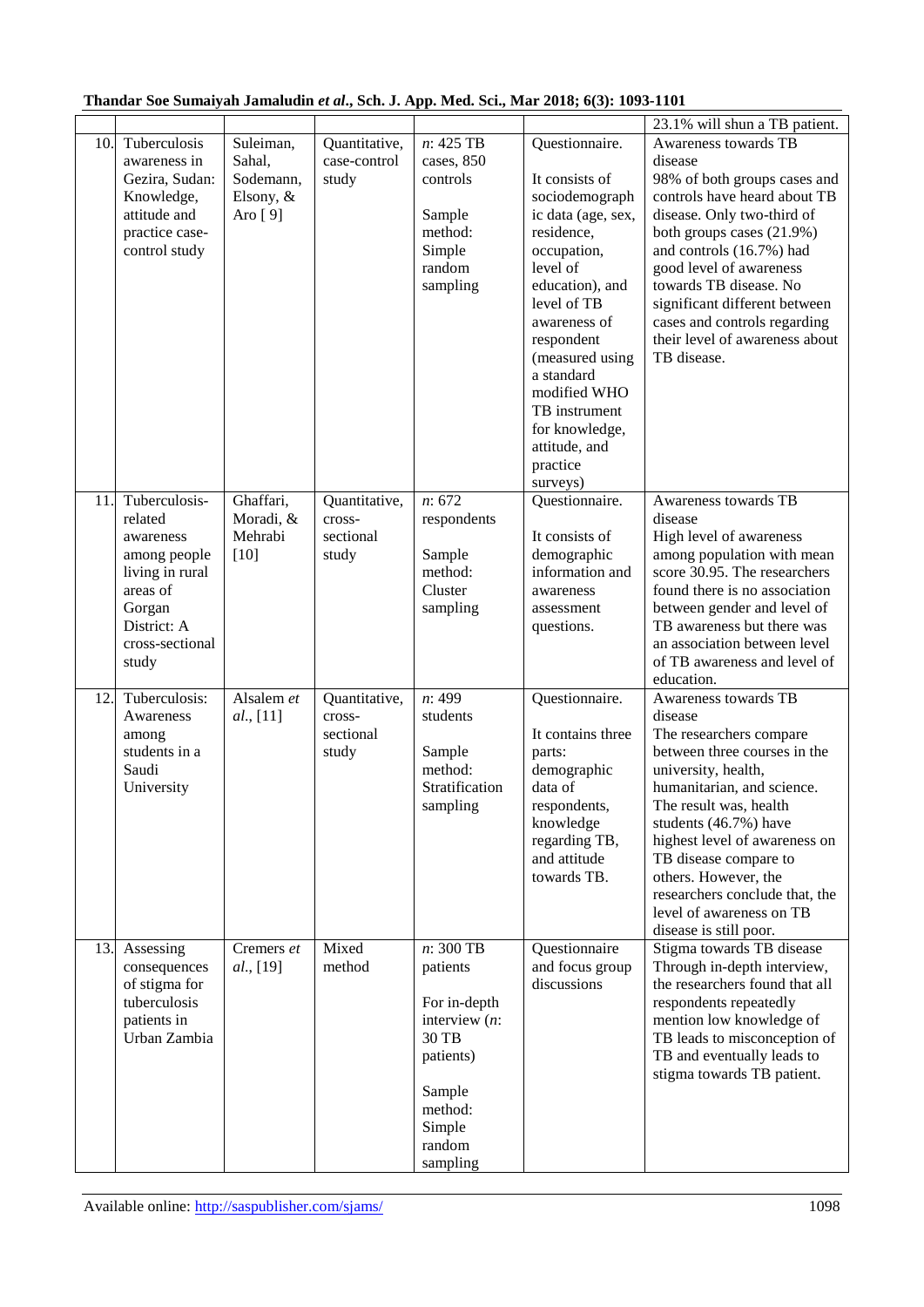| 14. | Factors<br>associated<br>with DELAY<br>in diagnosis<br>among<br>tuberculosis<br>patients in<br>Hohoe<br>Municipality,<br>Ghana                             | Osei,<br>Akweongo,<br>& Binka,<br>$[15]$ | Quantitative,<br>cross-<br>sectional<br>study | n: 73 TB<br>patients<br>Sample<br>method:<br>Consecutive<br>sampling                                                                                              | Questionnaire.<br>It consists of<br>demographic<br>data, health<br>seeking<br>behaviour,<br>factors that<br>influence<br>health-seeking<br>behaviour.                                                      | Stigma towards TB disease<br>In this study, factors that lead<br>to delay diagnosis among TB<br>patient is stigma.                                                                                                                                                                                                                                                                                                                                                                                                                                             |
|-----|------------------------------------------------------------------------------------------------------------------------------------------------------------|------------------------------------------|-----------------------------------------------|-------------------------------------------------------------------------------------------------------------------------------------------------------------------|------------------------------------------------------------------------------------------------------------------------------------------------------------------------------------------------------------|----------------------------------------------------------------------------------------------------------------------------------------------------------------------------------------------------------------------------------------------------------------------------------------------------------------------------------------------------------------------------------------------------------------------------------------------------------------------------------------------------------------------------------------------------------------|
| 15. | Assessment of<br>knowledge<br>regarding<br>tuberculosis<br>among non-<br>medical<br>university<br>students in<br>Bangladesh: a<br>cross-sectional<br>study | Rana et al.<br>[8]                       | Quantitative,<br>cross-<br>sectional<br>study | n: 839 non-<br>medical<br>university<br>students<br>(male: 572)<br>students,<br>female: 267<br>students)<br>Sample<br>method:<br>Stratified<br>random<br>sampling | Questionnaire.<br>Had four parts:<br>- General<br>information<br>- Demographic<br>characteristics<br>- Parents socio-<br>economic<br>characteristics<br>- General and<br>specific<br>knowledge<br>about TB | Knowledge regarding TB<br>disease<br>Male students (30.9%) have<br>higher knowledge compare to<br>female students (23.2%).<br>Overall, non-medical students<br>have high level of knowledge<br>on TB disease. Meanwhile, in<br>this study the researchers<br>compare between<br>socioeconomic and<br>demographic factors with<br>level of knowledge of TB<br>disease. The result was poor<br>knowledge of TB among<br>students from urban areas and<br>joint family, whereas higher<br>knowledge of TB among<br>student whose parents were<br>highly educated. |
| 16. | Stigma against<br>tuberculosis<br>patients in<br>Addis Ababa,<br>Ethioia                                                                                   | Tadesse<br>$[16]$                        | Qualitative,<br>phenomenol<br>ogical study    | n:10<br>respondents (5<br>males, 5<br>females)<br>Sample<br>method:<br>Purposive<br>sampling                                                                      | Face to face<br>interview with<br>interview-guide<br>question prepare<br>in Amharic<br>language                                                                                                            | Stigma towards TB patient<br>The researcher found the<br>causes of stigma were fear of<br>infection and improper health<br>education messages by<br>media.                                                                                                                                                                                                                                                                                                                                                                                                     |
| 17. | The<br>descriptive<br>study of<br>knowledge<br>and awareness<br>of tuberculosis<br>among<br>students in<br>Universiti Tun<br>Hussein Onn<br>Malaysia.      | Sanusi,<br>Talip, &<br>Mohamed<br>$[14]$ | Quantitative,<br>cross-<br>sectional<br>study | n: 270<br>students<br>Sample<br>method:<br>Simple<br>random<br>sampling                                                                                           | Questionnaire.<br>It divided into<br>two parts:<br>- Part A: profile<br>of respondent<br>- Part $B$ :<br>awareness of<br>TB on clinical<br>symptoms,<br>risk factors,<br>and<br>treatments                 | Knowledge regarding TB<br>disease<br>Majority of students have<br>fairly good knowledge on TB<br>as majority of students<br>$(29.6\%)$ do not know the<br>length of treatment and only<br>67.8% of students knows the<br>availability of TB drugs.<br>Awareness towards TB<br>disease<br>Level of awareness among<br>students was fairly good.                                                                                                                                                                                                                 |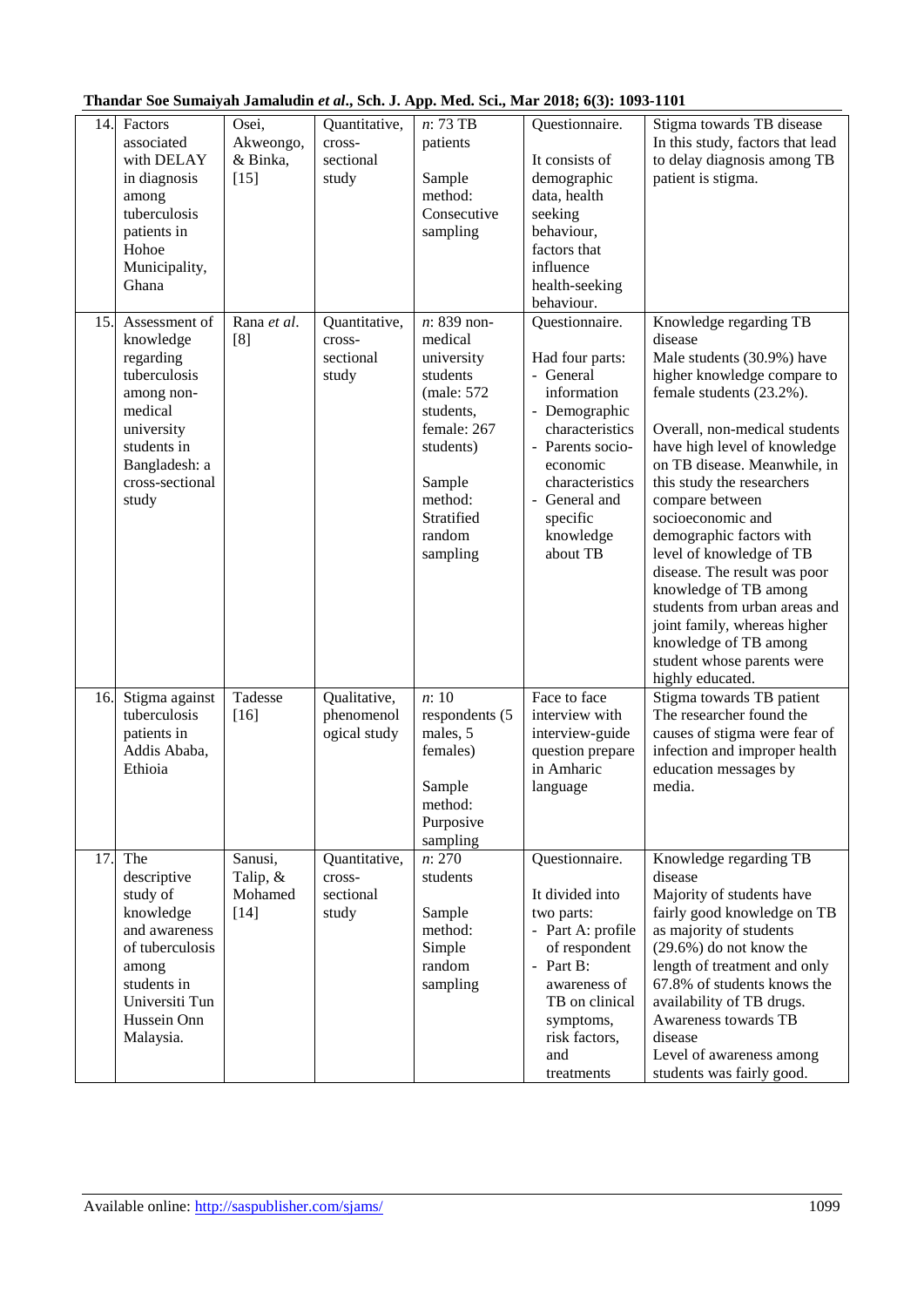### **DISCUSSION**

The strength of this review was, all articles included been search using various databases. Apart from that, table of findings were presented in this review. This review also includes different type of studies which are qualitative, quantitative, and mixed method study, in order to provide intensive information for the interest in this field. Besides, majority of article found used power analysis in order to calculate the sample size. Power analysis is needed to ensure adequate sample throughout the study and for generalizing the result to other population [21].

Nevertheless, this review also has its limitation. Firstly, the articles review in this literature do not include unpublished studies, therefore it might alter the findings for the level of knowledge, awareness, and perception towards TB disease due to publication bias. Secondly, regardless for an intensive search of article throughout different source of databases, this review might miss out other articles that discussing on level of knowledge, awareness, and perception towards TB disease. Thirdly, most of the article use questionnaire as a tool instead of objective tools to measure level of knowledge, awareness, and perception towards TB disease. Hence, this can lead to subjective bias that can affect the findings in this review.

More studies been done in assessing level of knowledge and awareness of TB among university students in Malaysia and also other country. However, studies in assessing level of knowledge and awareness of TB among healthcare students in Malaysia is still inadequate. Only two studies were found in Malaysia and both studies conducted on university students not healthcare students. Thus, a cross-sectional study may need to assess the level of knowledge and awareness of TB among healthcare students. Besides, knowledge and awareness on TB disease, there is only one study been found in assessing perception towards TB disease among university students in Malaysia. Meanwhile, there was one study conducted in Ghana mentioned that low knowledge of TB cause people to have negative perception towards TB disease but this finding is incongruent with a study conducted in Indonesia whereby the researchers mention there is no association between level of knowledge and how people percept TB disease.

## **CONCLUSION**

Overall, this review helps in creating future research study which is assessing level of knowledge, awareness, and perceptions towards TB disease among health care students. Therefore, future research study is needed to be done since the healthcare students are going to be the front liner in future healthcare system. It is important in assessing their level of knowledge and awareness on TB disease and also to explore their perception towards TB disease itself. Thus, a further study in assessing knowledge, awareness, and

perception towards TB disease among health care students is needed.

### **Acknowledgements**

 We would like to express our appreciation to International Islamic University Malaysia (IIUM) for funding this study (RIGS16-140-0304).

#### **REFERENCES**

- 1. WHO. Global Tuberculosis Report 2016. Cdc 2016, 214. 2016. Retrieved on  $\dot{5}^{\text{th}}$  January 2018 from https://doi.org/ISBN 978 92 4 156539 4.
- 2. Ministry of Health Malaysia. Health Facts 2016. Ministry of Health Malaysia, Planning Division Health Informatics Centre, 1–19. 2016. Retrieved<br>on  $5^{th}$  January 2018 from on  $5<sup>th</sup>$  January 2018 from http://www.moh.gov.my/images/gallery/publicatio ns/KKM HEALTH FACTS 2016.pdf.
- 3. Ministry of Health Malaysia. Malaysia Health Facts 2012. *Planning and Development Division*,  $12$ (July).1–22. 2012. Retrieved on  $5<sup>th</sup>$  January 2018, from https://doi.org/MOH/S/RAN/31.12(TR)
- 4. Esmael A, Ali I, Agonafir M, Desale A, Yaregal Z, & Desta K. Assessment of patients' knowledge, attitude, and practice regarding pulmonary tuberculosis in Eastern Amhara Regional State, Ethiopia: Cross-sectional study. American Journal of Tropical Medicine and Hygiene. 2013; 88(4), 785–788.
- 5. Montagna MT, Napoli C, Tafuri S, Agodi A, Auxilia F, Casini B, … Pasquarella C. Knowledge about tuberculosis among undergraduate health care students in 15 Italian universities: a crosssectional study. BMC Public Health. 2014; 14(1), 970.
- 6. Behnaz F, Mohammadzade G, Mohammadzadeh M. Assessment of knowledge, attitudes and practices regarding tuberculosis among final year students in Yazd, central Iran. Journal of epidemiology and global health. 2014 Jun 1;4(2):81-5.
- 7. Zhao Y, Ehiri J, Li D, Luo X, Li Y. A survey of TB knowledge among medical students in Southwest China: is the information reaching the target?. BMJ open. 2013 Sep 1;3(9):e003454.
- 8. Rana M, Sayem A, Karim R, Islam N, Islam R, Zaman TK, Hossain G. Assessment of knowledge regarding tuberculosis among non-medical university students in Bangladesh: a cross-sectional study. BMC public health. 2015 Dec;15(1):716.
- 9. Suleiman M MA, Sahal N, Sodemann M, Elsony A, & Aro AR.Tuberculosis awareness in Gezira, Sudan: knowledge, attitude and practice casecontrol survey. Eastern Mediterranean Health Journal. 2014; 20(2), 120–129.
- 10. Ghaffari M, Moradi M, & Mehrabi Y. Tuberculosis-related awareness among people living in rural areas of Gorgan District : A cross sectional study. 2015; *6*(2), 2–8.
- 11. AlSalem SB, AlEisa AM, Raslan IA, BinJawhar